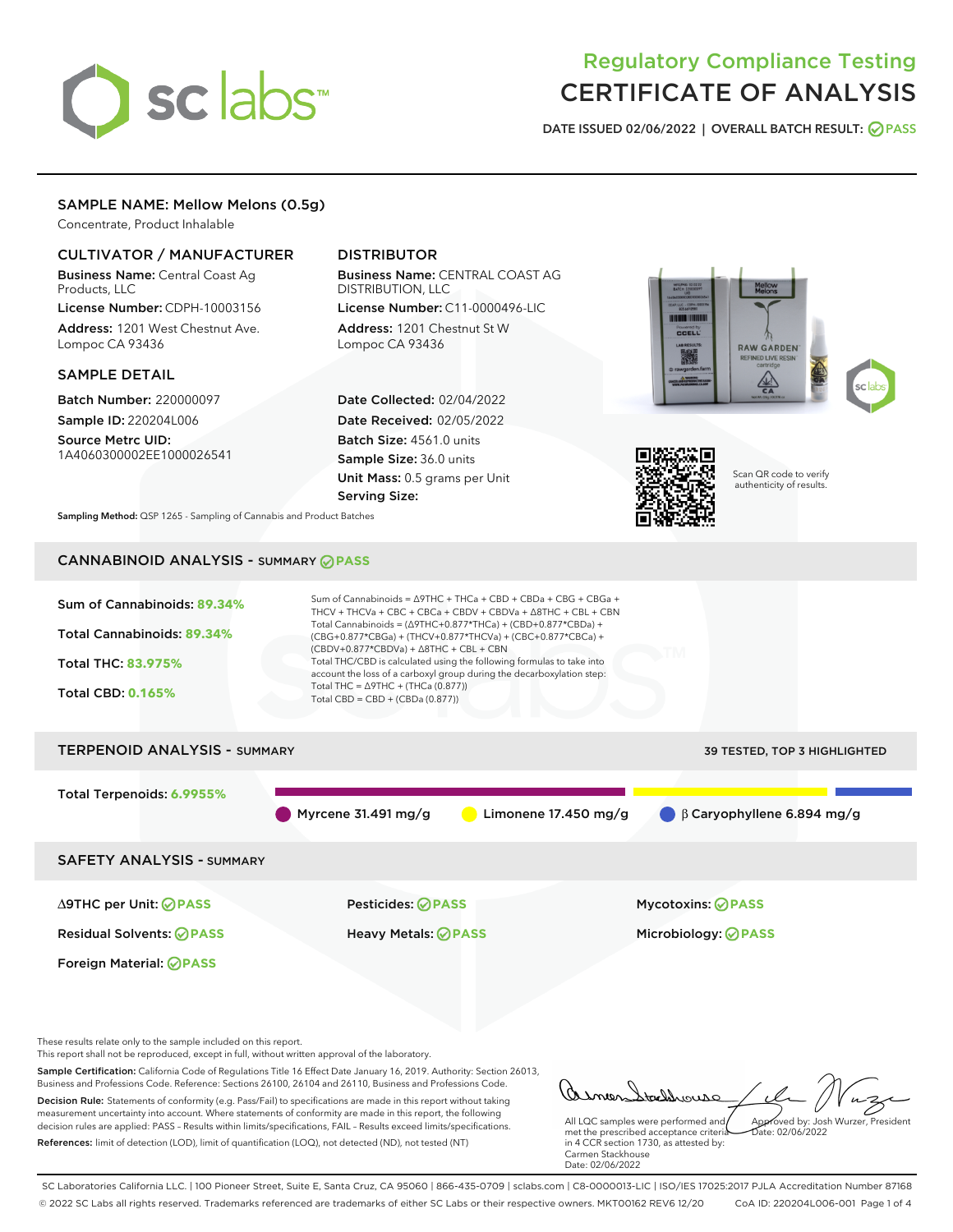



MELLOW MELONS (0.5G) | DATE ISSUED 02/06/2022 | OVERALL BATCH RESULT: **● PASS** 

#### CANNABINOID TEST RESULTS - 02/05/2022 2 PASS

Tested by high-performance liquid chromatography with diode-array detection (HPLC-DAD). **Method:** QSP 1157 - Analysis of Cannabinoids by HPLC-DAD

#### TOTAL CANNABINOIDS: **89.34%**

Total Cannabinoids (Total THC) + (Total CBD) + (Total CBG) + (Total THCV) + (Total CBC) + (Total CBDV) + ∆8THC + CBL + CBN

TOTAL THC: **83.975%** Total THC (∆9THC+0.877\*THCa)

TOTAL CBD: **0.165%**

Total CBD (CBD+0.877\*CBDa)

TOTAL CBG: 4.485% Total CBG (CBG+0.877\*CBGa)

TOTAL THCV: 0.57% Total THCV (THCV+0.877\*THCVa)

TOTAL CBC: ND Total CBC (CBC+0.877\*CBCa)

TOTAL CBDV: ND Total CBDV (CBDV+0.877\*CBDVa)

| <b>COMPOUND</b>            | LOD/LOQ<br>(mg/g) | <b>MEASUREMENT</b><br><b>UNCERTAINTY</b><br>(mg/g) | <b>RESULT</b><br>(mg/g) | <b>RESULT</b><br>(%) |
|----------------------------|-------------------|----------------------------------------------------|-------------------------|----------------------|
| <b>A9THC</b>               | 0.06/0.26         | ±28.887                                            | 839.75                  | 83.975               |
| <b>CBG</b>                 | 0.06/0.19         | ±1.767                                             | 44.85                   | 4.485                |
| <b>THCV</b>                | 0.1/0.2           | ±0.28                                              | 5.7                     | 0.57                 |
| <b>CBD</b>                 | 0.07/0.29         | ±0.076                                             | 1.65                    | 0.165                |
| <b>CBN</b>                 | 0.1/0.3           | ±0.09                                              | 1.4                     | 0.14                 |
| $\triangle$ 8THC           | 0.1 / 0.4         | N/A                                                | <b>ND</b>               | <b>ND</b>            |
| <b>THCa</b>                | 0.05/0.14         | N/A                                                | <b>ND</b>               | <b>ND</b>            |
| <b>THCVa</b>               | 0.07/0.20         | N/A                                                | <b>ND</b>               | <b>ND</b>            |
| <b>CBDa</b>                | 0.02/0.19         | N/A                                                | <b>ND</b>               | <b>ND</b>            |
| <b>CBDV</b>                | 0.04 / 0.15       | N/A                                                | <b>ND</b>               | <b>ND</b>            |
| <b>CBDVa</b>               | 0.03/0.53         | N/A                                                | <b>ND</b>               | <b>ND</b>            |
| <b>CBGa</b>                | 0.1/0.2           | N/A                                                | <b>ND</b>               | <b>ND</b>            |
| <b>CBL</b>                 | 0.06 / 0.24       | N/A                                                | <b>ND</b>               | <b>ND</b>            |
| <b>CBC</b>                 | 0.2 / 0.5         | N/A                                                | <b>ND</b>               | <b>ND</b>            |
| <b>CBCa</b>                | 0.07/0.28         | N/A                                                | <b>ND</b>               | <b>ND</b>            |
| <b>SUM OF CANNABINOIDS</b> |                   |                                                    | 893.4 mg/g              | 89.34%               |

#### **UNIT MASS: 0.5 grams per Unit**

| ∆9THC per Unit                         | 1100 per-package limit | 419.88 mg/unit | <b>PASS</b> |
|----------------------------------------|------------------------|----------------|-------------|
| <b>Total THC per Unit</b>              |                        | 419.88 mg/unit |             |
| <b>CBD</b> per Unit                    |                        | $0.82$ mg/unit |             |
| <b>Total CBD per Unit</b>              |                        | $0.82$ mg/unit |             |
| <b>Sum of Cannabinoids</b><br>per Unit |                        | 446.7 mg/unit  |             |
| <b>Total Cannabinoids</b><br>per Unit  |                        | 446.6 mg/unit  |             |

| <b>COMPOUND</b>         | LOD/LOQ<br>(mg/g) | <b>MEASUREMENT</b><br><b>UNCERTAINTY</b><br>(mg/g) | <b>RESULT</b><br>(mg/g)                         | <b>RESULT</b><br>(%) |
|-------------------------|-------------------|----------------------------------------------------|-------------------------------------------------|----------------------|
| <b>Myrcene</b>          | 0.008 / 0.025     | ±0.4062                                            | 31.491                                          | 3.1491               |
| Limonene                | 0.005 / 0.016     | ±0.2495                                            | 17.450                                          | 1.7450               |
| $\beta$ Caryophyllene   | 0.004 / 0.012     | ±0.2454                                            | 6.894                                           | 0.6894               |
| Linalool                | 0.009 / 0.032     | ±0.1042                                            | 2.742                                           | 0.2742               |
| Terpinolene             | 0.008 / 0.026     | ±0.0540                                            | 2.633                                           | 0.2633               |
| <b>β Pinene</b>         | 0.004 / 0.014     | ±0.0295                                            | 2.564                                           | 0.2564               |
| $\alpha$ Humulene       | 0.009/0.029       | ±0.0553                                            | 1.723                                           | 0.1723               |
| $\alpha$ Pinene         | 0.005 / 0.017     | ±0.0117                                            | 1.360                                           | 0.1360               |
| Fenchol                 | 0.010 / 0.034     | ±0.0308                                            | 0.797                                           | 0.0797               |
| Terpineol               | 0.016 / 0.055     | ±0.0306                                            | 0.498                                           | 0.0498               |
| Camphene                | 0.005 / 0.015     | ±0.0037                                            | 0.319                                           | 0.0319               |
| trans-β-Farnesene       | 0.008 / 0.025     | ±0.0082                                            | 0.231                                           | 0.0231               |
| Ocimene                 | 0.011 / 0.038     | ±0.0068                                            | 0.212                                           | 0.0212               |
| $\alpha$ Bisabolol      | 0.008 / 0.026     | ±0.0081                                            | 0.151                                           | 0.0151               |
| <b>Borneol</b>          | 0.005 / 0.016     | ±0.0056                                            | 0.134                                           | 0.0134               |
| $\alpha$ Phellandrene   | 0.006 / 0.020     | ±0.0014                                            | 0.102                                           | 0.0102               |
| <b>Nerolidol</b>        | 0.009 / 0.028     | ±0.0058                                            | 0.092                                           | 0.0092               |
| 3 Carene                | 0.005 / 0.018     | ±0.0012                                            | 0.083                                           | 0.0083               |
| $\alpha$ Terpinene      | 0.005 / 0.017     | ±0.0012                                            | 0.082                                           | 0.0082               |
| Fenchone                | 0.009 / 0.028     | ±0.0023                                            | 0.080                                           | 0.0080               |
| $\gamma$ Terpinene      | 0.006 / 0.018     | ±0.0012                                            | 0.068                                           | 0.0068               |
| Valencene               | 0.009 / 0.030     | ±0.0040                                            | 0.058                                           | 0.0058               |
| Citronellol             | 0.003 / 0.010     | ±0.0020                                            | 0.040                                           | 0.0040               |
| Eucalyptol              | 0.006 / 0.018     | ±0.0010                                            | 0.039                                           | 0.0039               |
| Caryophyllene<br>Oxide  | 0.010 / 0.033     | ±0.0016                                            | 0.034                                           | 0.0034               |
| Sabinene Hydrate        | 0.006 / 0.022     | ±0.0010                                            | 0.025                                           | 0.0025               |
| Geraniol                | 0.002 / 0.007     | ±0.0009                                            | 0.021                                           | 0.0021               |
| Sabinene                | 0.004 / 0.014     | ±0.0002                                            | 0.020                                           | 0.0020               |
| Nerol                   | 0.003 / 0.011     | ±0.0005                                            | 0.012                                           | 0.0012               |
| p-Cymene                | 0.005 / 0.016     | N/A                                                | <loq< th=""><th><loq< th=""></loq<></th></loq<> | <loq< th=""></loq<>  |
| (-)-Isopulegol          | 0.005 / 0.016     | N/A                                                | ND                                              | ND                   |
| Camphor                 | 0.006 / 0.019     | N/A                                                | ND                                              | ND                   |
| Isoborneol              | 0.004 / 0.012     | N/A                                                | ND                                              | ND                   |
| Menthol                 | 0.008 / 0.025     | N/A                                                | ND                                              | ND                   |
| R-(+)-Pulegone          | 0.003 / 0.011     | N/A                                                | ND                                              | ND                   |
| <b>Geranyl Acetate</b>  | 0.004 / 0.014     | N/A                                                | ND                                              | ND                   |
| $\alpha$ Cedrene        | 0.005 / 0.016     | N/A                                                | ND                                              | ND                   |
| Guaiol                  | 0.009 / 0.030     | N/A                                                | ND                                              | ND                   |
| Cedrol                  | 0.008 / 0.027     | N/A                                                | ND                                              | ND                   |
| <b>TOTAL TERPENOIDS</b> |                   |                                                    | 69.955 mg/g                                     | 6.9955%              |

SC Laboratories California LLC. | 100 Pioneer Street, Suite E, Santa Cruz, CA 95060 | 866-435-0709 | sclabs.com | C8-0000013-LIC | ISO/IES 17025:2017 PJLA Accreditation Number 87168 © 2022 SC Labs all rights reserved. Trademarks referenced are trademarks of either SC Labs or their respective owners. MKT00162 REV6 12/20 CoA ID: 220204L006-001 Page 2 of 4

# TERPENOID TEST RESULTS - 02/06/2022

Terpene analysis utilizing gas chromatography-flame ionization detection (GC-FID). **Method:** QSP 1192 - Analysis of Terpenoids by GC-FID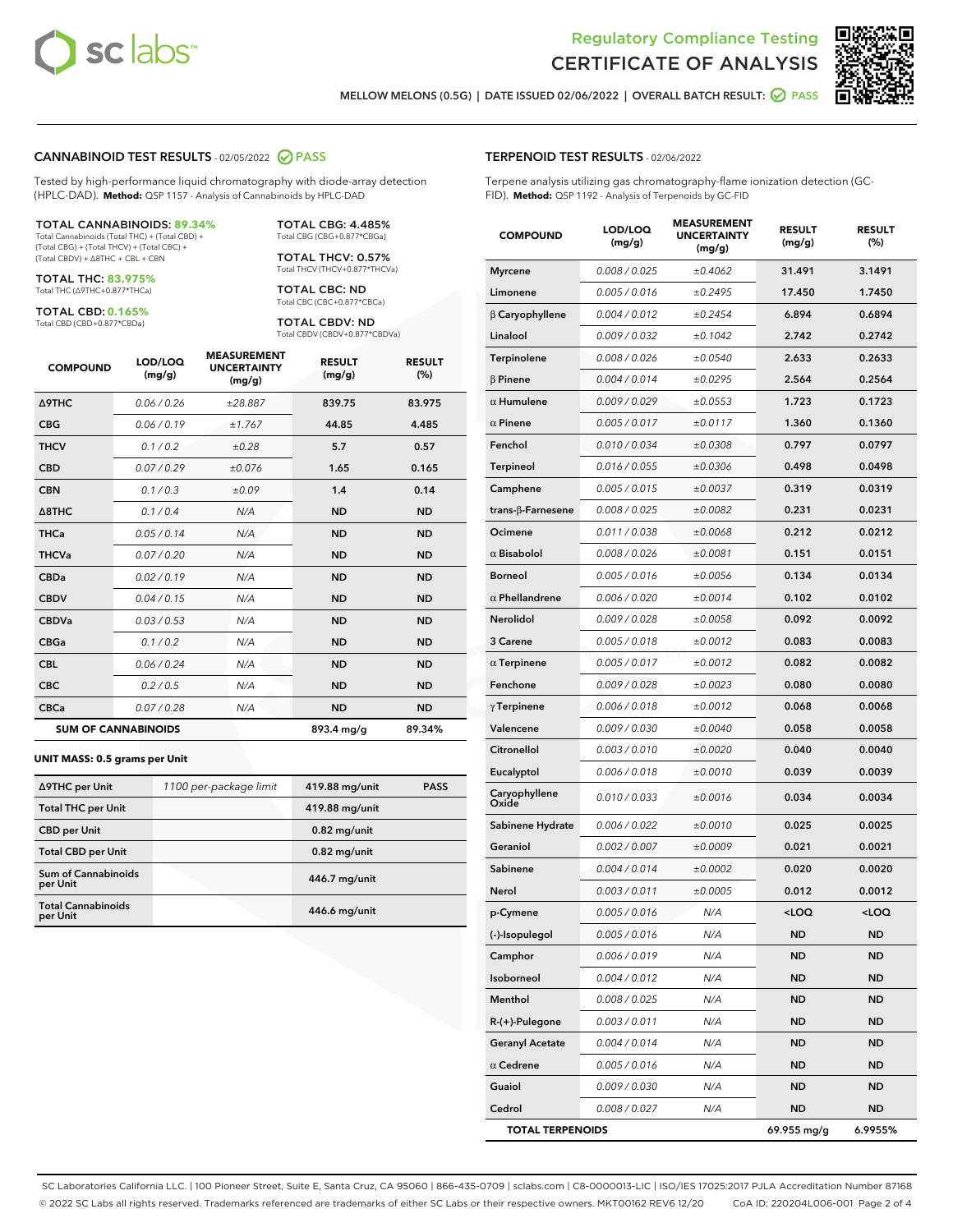



MELLOW MELONS (0.5G) | DATE ISSUED 02/06/2022 | OVERALL BATCH RESULT: Ø PASS

# CATEGORY 1 PESTICIDE TEST RESULTS - 02/05/2022 2 PASS

Pesticide and plant growth regulator analysis utilizing high-performance liquid chromatography-mass spectrometry (HPLC-MS) or gas chromatography-mass spectrometry (GC-MS). \*GC-MS utilized where indicated. **Method:** QSP 1212 - Analysis of Pesticides and Mycotoxins by LC-MS or QSP 1213 - Analysis of Pesticides by GC-MS

| <b>COMPOUND</b>             | LOD/LOQ<br>$(\mu g/g)$ | <b>ACTION</b><br><b>LIMIT</b><br>$(\mu g/g)$ | <b>MEASUREMENT</b><br><b>UNCERTAINTY</b><br>$(\mu g/g)$ | <b>RESULT</b><br>$(\mu g/g)$ | <b>RESULT</b> |
|-----------------------------|------------------------|----------------------------------------------|---------------------------------------------------------|------------------------------|---------------|
| Aldicarb                    | 0.03 / 0.08            | $\ge$ LOD                                    | N/A                                                     | <b>ND</b>                    | <b>PASS</b>   |
| Carbofuran                  | 0.02/0.05              | $>$ LOD                                      | N/A                                                     | <b>ND</b>                    | <b>PASS</b>   |
| Chlordane*                  | 0.03 / 0.08            | $\ge$ LOD                                    | N/A                                                     | <b>ND</b>                    | <b>PASS</b>   |
| Chlorfenapyr*               | 0.03/0.10              | $\geq$ LOD                                   | N/A                                                     | <b>ND</b>                    | <b>PASS</b>   |
| Chlorpyrifos                | 0.02 / 0.06            | $\ge$ LOD                                    | N/A                                                     | <b>ND</b>                    | <b>PASS</b>   |
| Coumaphos                   | 0.02/0.07              | $>$ LOD                                      | N/A                                                     | <b>ND</b>                    | <b>PASS</b>   |
| <b>Daminozide</b>           | 0.02 / 0.07            | $\ge$ LOD                                    | N/A                                                     | <b>ND</b>                    | <b>PASS</b>   |
| <b>DDVP</b><br>(Dichlorvos) | 0.03/0.09              | $\ge$ LOD                                    | N/A                                                     | <b>ND</b>                    | <b>PASS</b>   |
| <b>Dimethoate</b>           | 0.03 / 0.08            | $\ge$ LOD                                    | N/A                                                     | <b>ND</b>                    | <b>PASS</b>   |
| Ethoprop(hos)               | 0.03/0.10              | $\ge$ LOD                                    | N/A                                                     | <b>ND</b>                    | <b>PASS</b>   |
| Etofenprox                  | 0.02 / 0.06            | $\ge$ LOD                                    | N/A                                                     | <b>ND</b>                    | <b>PASS</b>   |
| Fenoxycarb                  | 0.03/0.08              | $\ge$ LOD                                    | N/A                                                     | <b>ND</b>                    | <b>PASS</b>   |
| Fipronil                    | 0.03/0.08              | $>$ LOD                                      | N/A                                                     | <b>ND</b>                    | <b>PASS</b>   |
| Imazalil                    | 0.02 / 0.06            | $\ge$ LOD                                    | N/A                                                     | <b>ND</b>                    | <b>PASS</b>   |
| Methiocarb                  | 0.02 / 0.07            | $\ge$ LOD                                    | N/A                                                     | <b>ND</b>                    | <b>PASS</b>   |
| Methyl<br>parathion         | 0.03/0.10              | $>$ LOD                                      | N/A                                                     | <b>ND</b>                    | <b>PASS</b>   |
| <b>Mevinphos</b>            | 0.03/0.09              | $>$ LOD                                      | N/A                                                     | <b>ND</b>                    | <b>PASS</b>   |
| Paclobutrazol               | 0.02 / 0.05            | $\ge$ LOD                                    | N/A                                                     | <b>ND</b>                    | <b>PASS</b>   |
| Propoxur                    | 0.03/0.09              | $>$ LOD                                      | N/A                                                     | <b>ND</b>                    | <b>PASS</b>   |
| Spiroxamine                 | 0.03 / 0.08            | $\ge$ LOD                                    | N/A                                                     | <b>ND</b>                    | <b>PASS</b>   |
| Thiacloprid                 | 0.03/0.10              | $\ge$ LOD                                    | N/A                                                     | <b>ND</b>                    | <b>PASS</b>   |

#### CATEGORY 2 PESTICIDE TEST RESULTS - 02/05/2022 2 PASS

| <b>COMPOUND</b>          | LOD/LOO<br>$(\mu g/g)$ | <b>ACTION</b><br>LIMIT<br>$(\mu g/g)$ | <b>MEASUREMENT</b><br><b>UNCERTAINTY</b><br>$(\mu g/g)$ | <b>RESULT</b><br>$(\mu g/g)$ | <b>RESULT</b> |
|--------------------------|------------------------|---------------------------------------|---------------------------------------------------------|------------------------------|---------------|
| Abamectin                | 0.03/0.10              | 0.1                                   | N/A                                                     | <b>ND</b>                    | <b>PASS</b>   |
| Acephate                 | 0.02/0.07              | 0.1                                   | N/A                                                     | <b>ND</b>                    | <b>PASS</b>   |
| Acequinocyl              | 0.02/0.07              | 0.1                                   | N/A                                                     | <b>ND</b>                    | <b>PASS</b>   |
| Acetamiprid              | 0.02/0.05              | 0.1                                   | N/A                                                     | <b>ND</b>                    | <b>PASS</b>   |
| Azoxystrobin             | 0.02/0.07              | 0.1                                   | N/A                                                     | <b>ND</b>                    | <b>PASS</b>   |
| <b>Bifenazate</b>        | 0.01/0.04              | 0.1                                   | N/A                                                     | <b>ND</b>                    | <b>PASS</b>   |
| <b>Bifenthrin</b>        | 0.02/0.05              | 3                                     | N/A                                                     | <b>ND</b>                    | <b>PASS</b>   |
| <b>Boscalid</b>          | 0.03/0.09              | 0.1                                   | N/A                                                     | <b>ND</b>                    | <b>PASS</b>   |
| Captan                   | 0.19/0.57              | 0.7                                   | N/A                                                     | <b>ND</b>                    | <b>PASS</b>   |
| Carbaryl                 | 0.02/0.06              | 0.5                                   | N/A                                                     | <b>ND</b>                    | <b>PASS</b>   |
| Chlorantranilip-<br>role | 0.04/0.12              | 10                                    | N/A                                                     | <b>ND</b>                    | <b>PASS</b>   |
| Clofentezine             | 0.03/0.09              | 0.1                                   | N/A                                                     | <b>ND</b>                    | <b>PASS</b>   |

| <b>COMPOUND</b>               | LOD/LOQ<br>(µg/g) | <b>ACTION</b><br>LIMIT<br>(µg/g) | <b>MEASUREMENT</b><br><b>UNCERTAINTY</b><br>$(\mu g/g)$ | <b>RESULT</b><br>(µg/g) | <b>RESULT</b> |
|-------------------------------|-------------------|----------------------------------|---------------------------------------------------------|-------------------------|---------------|
| Cyfluthrin                    | 0.12 / 0.38       | $\overline{c}$                   | N/A                                                     | ND                      | <b>PASS</b>   |
| Cypermethrin                  | 0.11 / 0.32       | 1                                | N/A                                                     | <b>ND</b>               | <b>PASS</b>   |
| Diazinon                      | 0.02 / 0.05       | 0.1                              | N/A                                                     | ND                      | <b>PASS</b>   |
| Dimethomorph                  | 0.03 / 0.09       | $\overline{2}$                   | N/A                                                     | ND                      | <b>PASS</b>   |
| Etoxazole                     | 0.02 / 0.06       | 0.1                              | N/A                                                     | <b>ND</b>               | <b>PASS</b>   |
| Fenhexamid                    | 0.03 / 0.09       | 0.1                              | N/A                                                     | ND                      | <b>PASS</b>   |
| Fenpyroximate                 | 0.02 / 0.06       | 0.1                              | N/A                                                     | <b>ND</b>               | <b>PASS</b>   |
| Flonicamid                    | 0.03 / 0.10       | 0.1                              | N/A                                                     | <b>ND</b>               | <b>PASS</b>   |
| Fludioxonil                   | 0.03 / 0.10       | 0.1                              | N/A                                                     | ND                      | <b>PASS</b>   |
| Hexythiazox                   | 0.02 / 0.07       | 0.1                              | N/A                                                     | ND                      | <b>PASS</b>   |
| Imidacloprid                  | 0.04 / 0.11       | 5                                | N/A                                                     | <b>ND</b>               | <b>PASS</b>   |
| Kresoxim-methyl               | 0.02 / 0.07       | 0.1                              | N/A                                                     | ND                      | <b>PASS</b>   |
| Malathion                     | 0.03 / 0.09       | 0.5                              | N/A                                                     | ND                      | <b>PASS</b>   |
| Metalaxyl                     | 0.02 / 0.07       | $\overline{2}$                   | N/A                                                     | <b>ND</b>               | <b>PASS</b>   |
| Methomyl                      | 0.03 / 0.10       | 1                                | N/A                                                     | <b>ND</b>               | <b>PASS</b>   |
| Myclobutanil                  | 0.03 / 0.09       | 0.1                              | N/A                                                     | ND                      | <b>PASS</b>   |
| <b>Naled</b>                  | 0.02 / 0.07       | 0.1                              | N/A                                                     | <b>ND</b>               | <b>PASS</b>   |
| Oxamyl                        | 0.04 / 0.11       | 0.5                              | N/A                                                     | ND                      | <b>PASS</b>   |
| Pentachloronitro-<br>benzene* | 0.03/0.09         | 0.1                              | N/A                                                     | ND                      | <b>PASS</b>   |
| Permethrin                    | 0.04 / 0.12       | 0.5                              | N/A                                                     | ND                      | <b>PASS</b>   |
| Phosmet                       | 0.03 / 0.10       | 0.1                              | N/A                                                     | <b>ND</b>               | <b>PASS</b>   |
| Piperonylbu-<br>toxide        | 0.02 / 0.07       | 3                                | N/A                                                     | ND                      | <b>PASS</b>   |
| Prallethrin                   | 0.03 / 0.08       | 0.1                              | N/A                                                     | <b>ND</b>               | <b>PASS</b>   |
| Propiconazole                 | 0.02 / 0.07       | 0.1                              | N/A                                                     | ND                      | <b>PASS</b>   |
| Pyrethrins                    | 0.04 / 0.12       | 0.5                              | N/A                                                     | ND                      | <b>PASS</b>   |
| Pyridaben                     | 0.02 / 0.07       | 0.1                              | N/A                                                     | <b>ND</b>               | <b>PASS</b>   |
| Spinetoram                    | 0.02 / 0.07       | 0.1                              | N/A                                                     | ND                      | <b>PASS</b>   |
| Spinosad                      | 0.02 / 0.07       | 0.1                              | N/A                                                     | ND                      | <b>PASS</b>   |
| Spiromesifen                  | 0.02 / 0.05       | 0.1                              | N/A                                                     | <b>ND</b>               | <b>PASS</b>   |
| Spirotetramat                 | 0.02 / 0.06       | 0.1                              | N/A                                                     | <b>ND</b>               | <b>PASS</b>   |
| Tebuconazole                  | 0.02 / 0.07       | 0.1                              | N/A                                                     | <b>ND</b>               | <b>PASS</b>   |
| Thiamethoxam                  | 0.03 / 0.10       | 5                                | N/A                                                     | ND                      | <b>PASS</b>   |
| Trifloxystrobin               | 0.03 / 0.08       | 0.1                              | N/A                                                     | ND                      | <b>PASS</b>   |

SC Laboratories California LLC. | 100 Pioneer Street, Suite E, Santa Cruz, CA 95060 | 866-435-0709 | sclabs.com | C8-0000013-LIC | ISO/IES 17025:2017 PJLA Accreditation Number 87168 © 2022 SC Labs all rights reserved. Trademarks referenced are trademarks of either SC Labs or their respective owners. MKT00162 REV6 12/20 CoA ID: 220204L006-001 Page 3 of 4